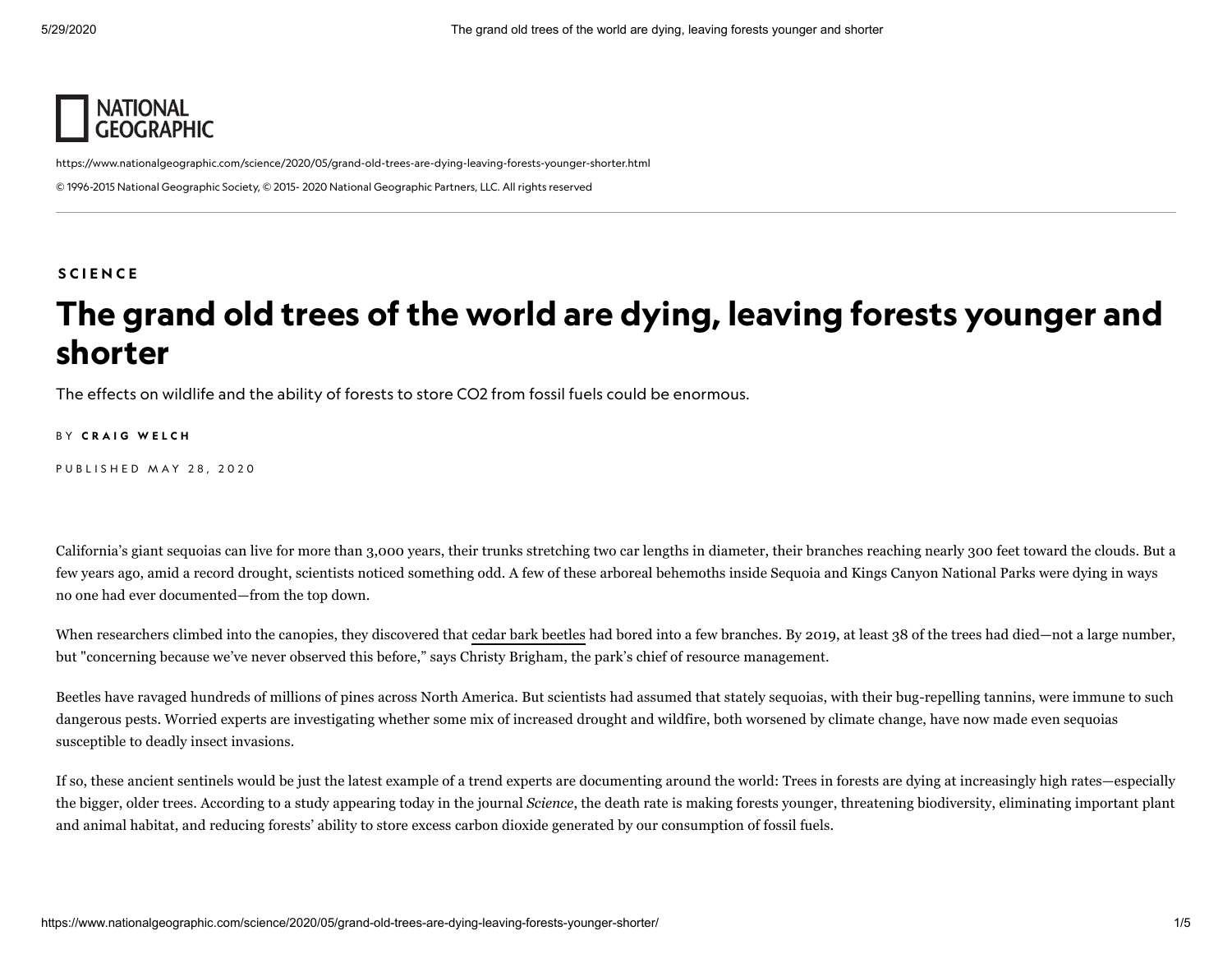"We're seeing it almost everywhere we look," says the study's lead author, Nate McDowell, an earth scientist at the U.S. Energy Department's Pacific Northwest National Laboratory.

### More old trees dying, everywhere

To paint the most detailed picture of global tree loss to date, nearly two dozen scientists from around the world examined more than 160 previous studies and combined their findings with satellite imagery. Their analysis reveals that from 1900 to 2015, the world lost more than a third of its old-growth forests.

In places where historical data is the most detailed—particularly Canada, the western United States, and Europe—mortality rates have doubled in just the past four decades, and a higher proportion of those deaths are older trees.

There is no single direct cause. Decades of logging and land clearing play a role, scientists say. But increasing temperatures and rising carbon dioxide from the burning of fossil fuels have significantly magnified most other causes of tree death. From Israel's eucalyptus and cypress [plantations](https://www.sciencedirect.com/science/article/abs/pii/S0378112718316037) to Mongolia's birch and larch [stands,](https://www.sciencedirect.com/science/article/abs/pii/S1146609X13001975) scientists are documenting longer and harsher [droughts,](https://www.sciencedirect.com/science/article/abs/pii/S037811270900615X) more severe [outbreaks](https://besjournals.onlinelibrary.wiley.com/doi/abs/10.1111/j.1365-2664.2010.01848.x@10.1111/(ISSN)1365-2664.CLIMATE_JPE) of insects and disease, and increasingly [catastrophic](https://www.pnas.org/content/113/42/11770.short) wildfires.

"We will see fewer forests," says Monica Turner, a forest ecologist at the University of Wisconsin. "There will be areas where there are forests now where there won't be in the future."

#### Changes worldwide

With 60,000 known tree species on Earth, those shifts are playing out differently across the planet.

In central Europe, for instance, "You don't have to look for dead trees," says Henrik Hartmann, with Germany's Max Planck Institute for Biogeochemistry. "They're everywhere."

In one recent year, following a week of excessive heat, hundreds of thousands of beech trees dropped their leaves. Bark beetles are also killing spruce, which is not unusual. But hotter weather weakens trees, making them more vulnerable and allowing the insects to multiply and survive through winter into the next year.

Even in colder regions, "You get a couple of hot years and the forests are suffering," says Hartmann, who was not an author on McDowell's study. "We're approaching a situation where the forests cannot acclimate. There are individual species that are being driven beyond the threshold of what they can handle."

That also may be true in some of North America's treasured spots. For 10,000 years, fires have roared through Yellowstone National Park every 100 to 300 years. In 1988, such [conflagrations](https://www.nps.gov/yell/learn/nature/1988-fires.htm) caught the world's attention as they charred and blackened 1.2 million acres.

Turner, the Wisconsin ecologist, has been studying the aftermath of those fires ever since. And the lessons aren't quite what we once thought they were.

The heat from flames usually helps lodgepole pine cones release their seeds as their sticky resin melts. But in 2016, when those new forests were not yet 30 years old, a new fire raged inside an old burn site from 1988. Because we live in a hotter, drier world, the new fires burned more intensely—in some cases wiping out almost everything. The very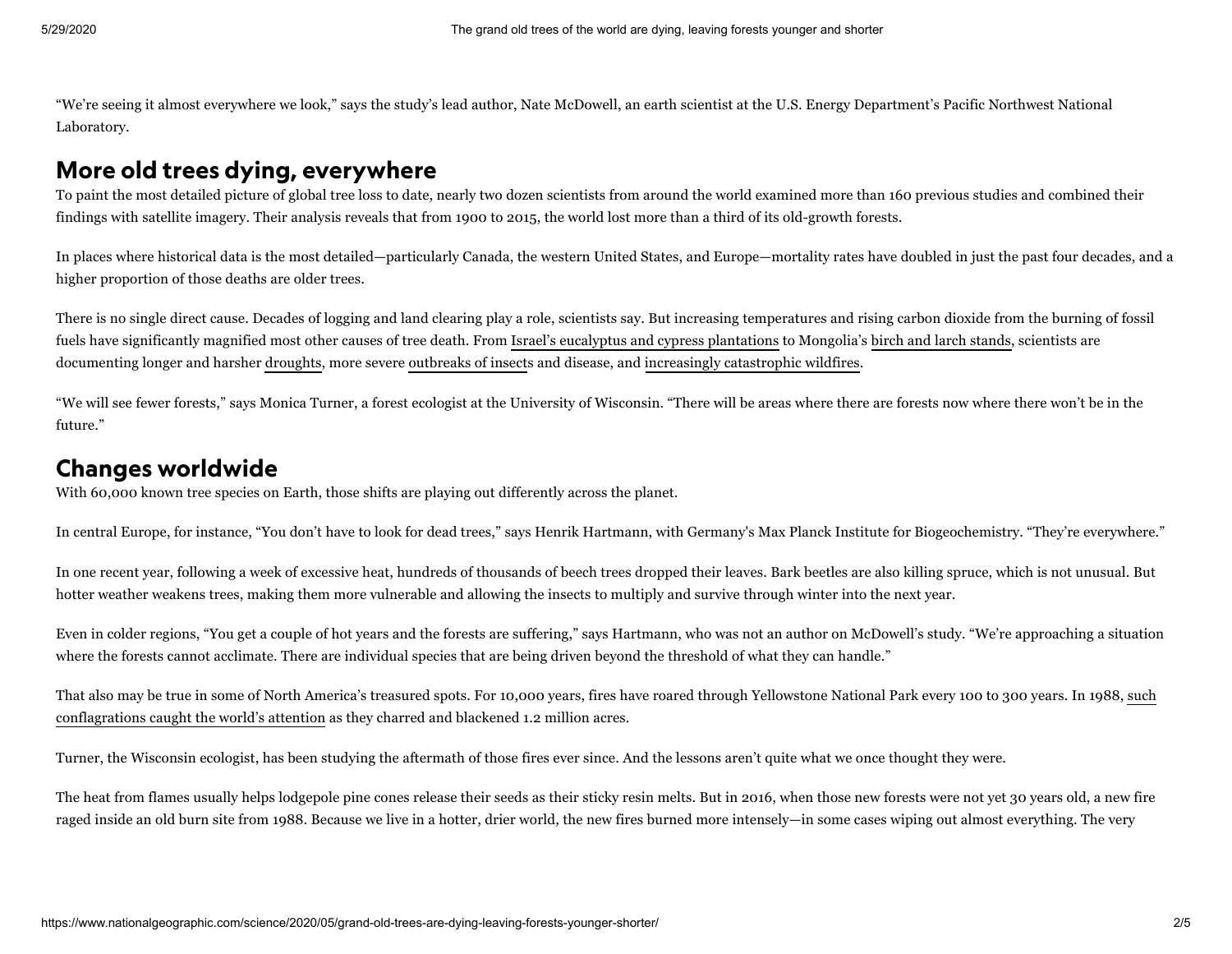process that usually helps create new forests instead helped prevent one from growing. "When I went back, I was just astonished," Turner says. "There were places with no small trees left. None."

Just last year, massive fires marched through a dry Australia, smoldered across 7.4 million acres in northern Siberia, and focused the world's attention on blazes in the Amazon.

In parts of that rainforest, dry seasons now last longer and come more often. Rainfall has dropped by as much as a quarter and often arrives in torrents, bringing massive floods in three out of six seasons between 2009 and 2014. All that activity is altering the [rainforest's](https://onlinelibrary.wiley.com/doi/full/10.1111/gcb.14413) mix of trees. Those that grow fast and reach the light quickly, and are more tolerant of dry weather, are outcompeting species that require damp soils.

The consequences of all these changes around the world are still being assessed. The first national look at tree mortality in Israel showed vast stretches disappearing, thanks largely to scorching heat and wildfires. In a country largely blanketed by stone and sand, forests mean a great deal. Trees support nests for eagles and habitat for wolves and jackals. They hold soil with their roots. Without them, plants that normally rise in trees' shadows are suddenly exposed to higher temperatures and bright light.

"Trees are these big plants that design the ecosystems for all the other plants and animals," says Tamir Klein at the Weizmann Institute of Science.

Earlier this month Klein met with the Israeli forestry chief to talk about the country's southern forests, which may not survive the century. "They came to me and asked, What are we supposed to do? We don't want the desert to move north," Klein recalls.

"We're dealing with a very tough situation. It's a race to the unknown."

#### Earlier signs

The seeds of the *Science* study were sown in the early 2000s when lead author McDowell moved to the southwestern U.S. to work at Los Alamos National Laboratory. Outside his office window he saw fields of dead juniper and piñon pine. An intense heat wave had wiped out 30 percent of the pines on more than 4,500 square miles of woodland. "I thought, as a tree physiologist I'm going to have a short stay here because they are all dead," he remembers.

McDowell and several colleagues began pondering how tree loss would alter forests' ability to sequester CO2—and how to better predict such devastation in the future. A decade later, a co-worker examined tree rings and past temperature swings and found a relationship between heat and tree deaths. Then he simulated how the forest would change based on temperature projections from the Intergovernmental Panel on Climate Change. The results suggested that by 2050, normal temperatures in the Southwest could be similar to rare past heat waves that led to severe tree-killing droughts. "That was really frightening," McDowell says.

McDowell and other scientists began to look more broadly. Many people had assumed rising CO2 would feed tree growth. But as the planet gets hotter, the atmosphere sucks moisture from plants and animals. Trees respond by shedding leaves or closing their pores to retain moisture. Both of those reactions curtail CO2 uptake. It's like "going to an allyou-can-eat buffet with duct tape over their mouths," McDowell says.

In a tropical forest, the vast majority of tree mass can be in the top one percent of the largest trees. "These big old trees disproportionately hold the above-ground carbon storage," says study co-author Craig D. Allen, a forest ecologist with the U.S. Geological Survey. "When they die, it creates space for smaller trees, but they have much less carbon in them."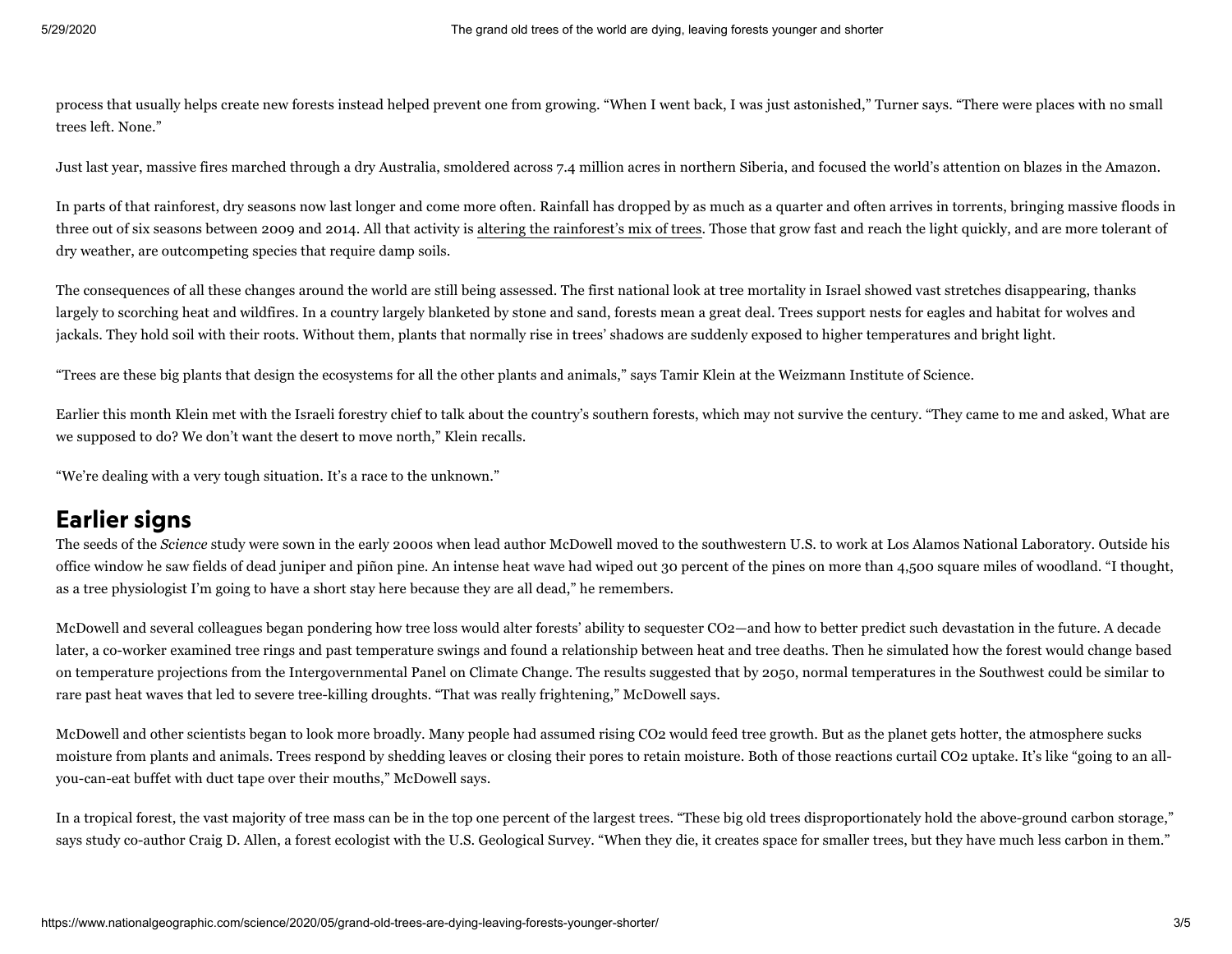That's important, because most global carbon models used by the IPCC assume that forests will do far more to offset our fossil fuel use. The reality may be far less clear.

"When old trees die, they decompose and stop sucking up CO2 and release more of it to the atmosphere," McDowell says. "It's like a thermostat gone bad. Warming begets tree loss, then tree loss begets more warming."

While some significant change to forests is inevitable, Turner says cutting our fossil fuel [emissions](https://www.nationalgeographic.com/science/2020/04/coronavirus-causing-carbon-emissions-to-fall-but-not-for-long/) can still make a huge difference. One scenario she has documented suggests that curbing CO2 in the next few decades could cut future forest loss in Grand Teton National Park by half.

In some cases, though, more radical solutions may be required.

In his meeting, Klein urged Israel's forest leaders to consider planting acacia trees, normally found in the Sahara, in place of pine and cypress. They manage to keep growing even during the hottest days of the year.

"It is sad," Klein adds. "It won't look the same. It won't be the same. But I think it's better to do this than just have barren land."

Craig [Welch](http://nationalgeographic.com/contributors/w/craig-welch) writes about the environment for National Geographic.

# THE BEST OF NATIONAL GEOGRAPHIC DELIVERED TO YOUR INBOX

Sign up for more inspiring photos, stories, and special offers from National Geographic.

Enter your email